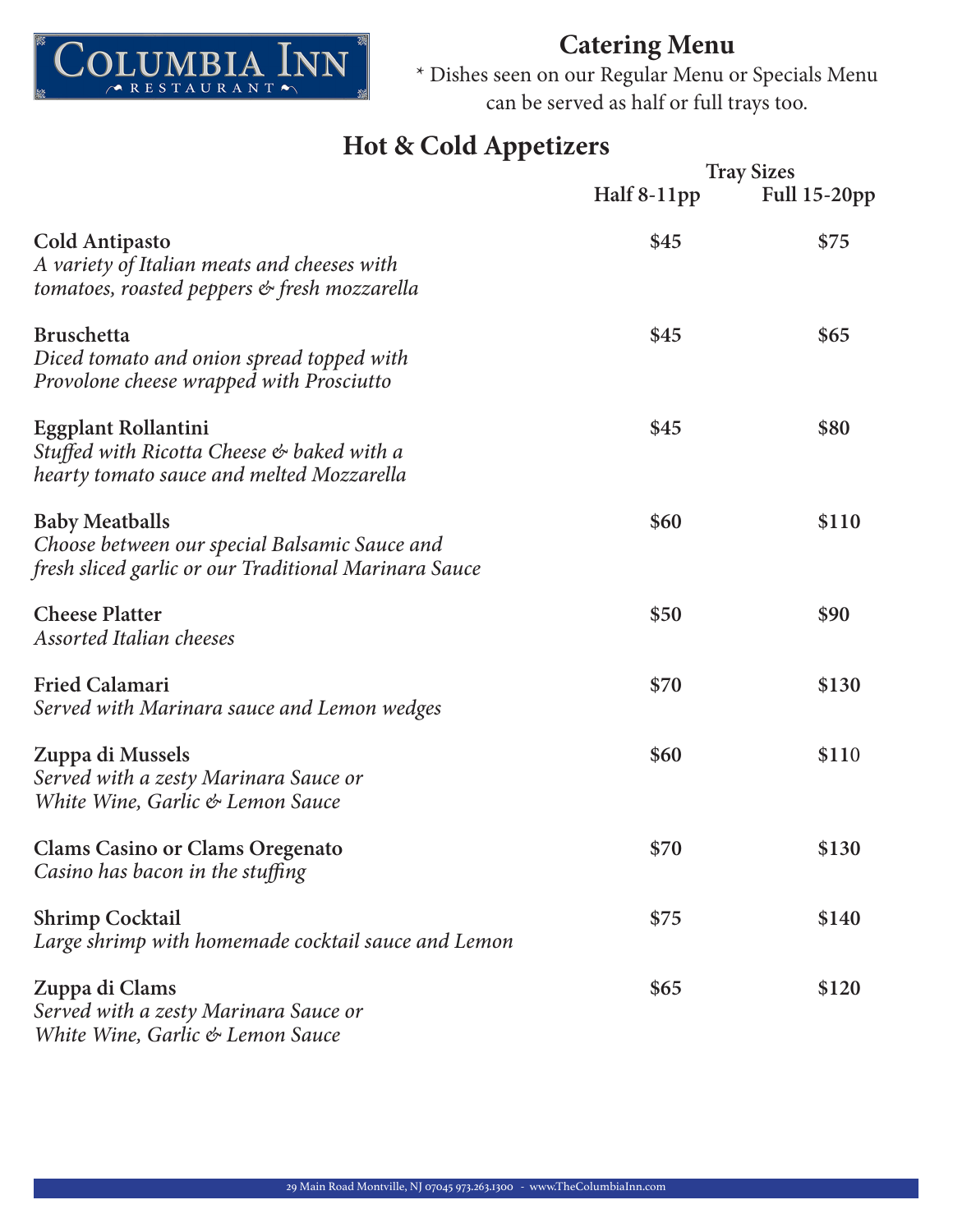

\* Dishes seen on our Regular Menu or Specials Menu can be served as half or full trays too.

# **Salads**

|                                                            | <b>Tray Sizes</b> |                     |
|------------------------------------------------------------|-------------------|---------------------|
|                                                            | Half 8-11pp       | <b>Full 15-20pp</b> |
| <b>House Salad</b>                                         | \$25              | \$40                |
| Iceberg, Radicchio, Endive, tomatoes, cucumbers and onions |                   |                     |
| Choice of Homemade Dressings:                              |                   |                     |
| Balsamic Vinaigrette, Bleu Cheese,                         |                   |                     |
| Creamy Parmigiano Vinaigrette, Honey Mustard               |                   |                     |
| <b>Caesar Salad</b>                                        | \$35              | \$65                |
| Crisp Romaine served with our homemade dressing            |                   |                     |
| and croutons                                               |                   |                     |
| Milano Salad                                               | \$35              | \$65                |
| Romaine lettuce with apples, walnuts, tomatoes, cucumbers, |                   |                     |
| crumbled bleu cheese and honey mustard dressing            |                   |                     |
| Columbia Salad                                             | \$35              | \$65                |
| topped with Pear & Gorgonzola                              |                   |                     |
| and House Vinaigrette served on the side                   |                   |                     |
| <b>Amalfi Salad</b>                                        | \$40              | \$75                |
| Arugula, Sliced Strawberries and pignoli nuts with         |                   |                     |
| our House Vinaigrette served on the side                   |                   |                     |
| <b>Tri Color Salad</b>                                     | \$40              | \$75                |
| Romaine, Endive and Radicchio                              |                   |                     |
| House Vinaigrette served on the side                       |                   |                     |

#### **\*Add grilled Chicken or Grilled Shrimp to any Salad\***

| Chicken | \$20 | \$35 |
|---------|------|------|
| Shrimp  | \$35 | \$60 |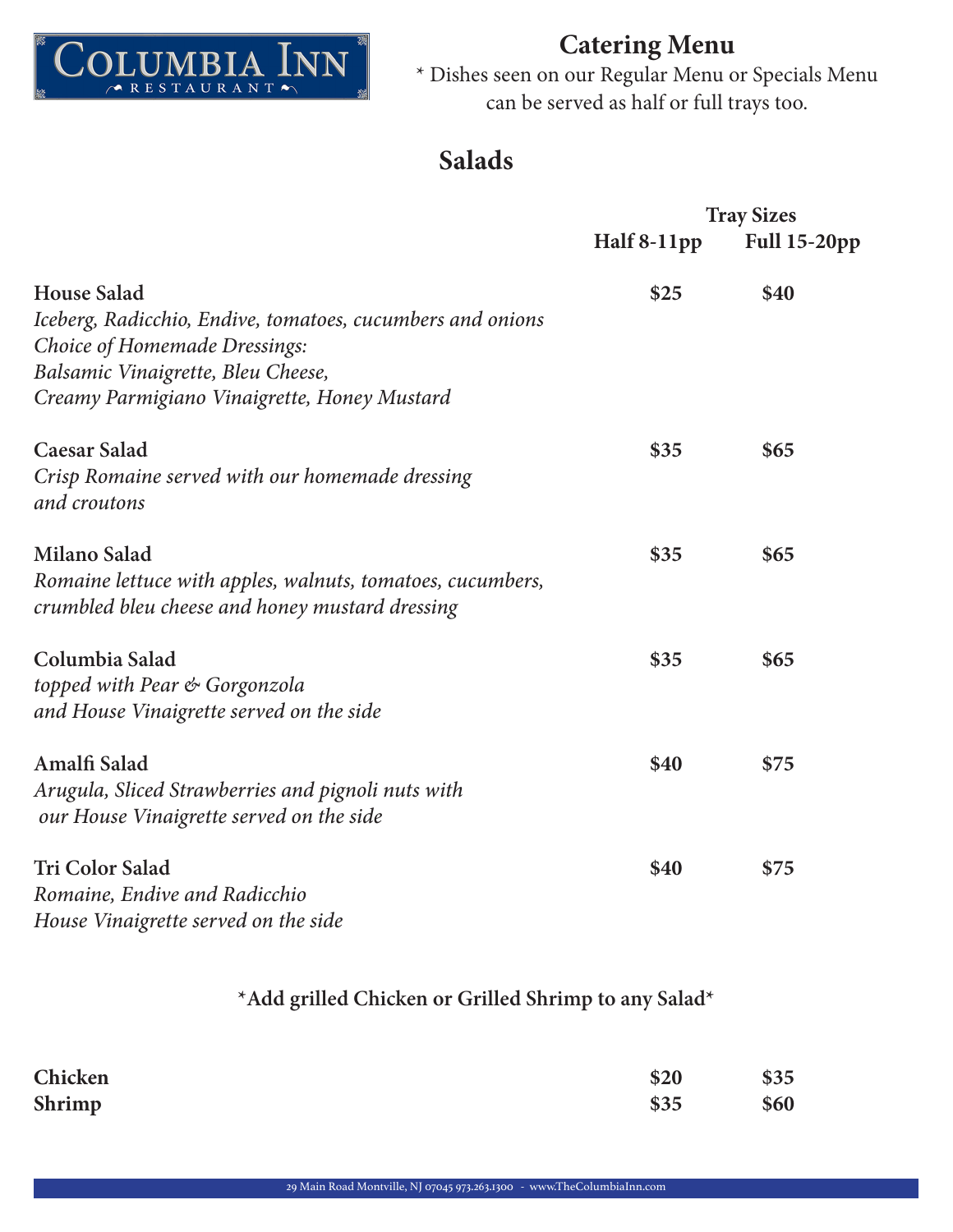

\* Dishes seen on our Regular Menu or Specials Menu can be served as half or full trays too.

### **Pasta Dishes**

*\*Choose a pasta and pair it with a sauce\* Penne, Farfalle, Rigatoni, Fettucini,*

We don't recommend using Spaghetti or Capellini because they don't work well in trays

|                                          | <b>Tray Sizes</b> |                     |
|------------------------------------------|-------------------|---------------------|
|                                          | Half 8-11pp       | <b>Full 15-20pp</b> |
| Pink Vodka                               | \$45              | \$85                |
| Cream Sauce                              |                   |                     |
| *Add Shrimp & Mushrooms (Penne Delicata) | \$70              | \$120               |
| <b>Bolognese</b>                         | \$50              | \$90                |
| Meat Sauce with Veal, Pork & Beef        |                   |                     |
| Alfredo                                  | \$45              | \$85                |
| Cream Sauce                              |                   |                     |
| Pomodoro                                 | \$45              | \$85                |
| Tomato & Basil                           |                   |                     |
| Carobonara                               | \$50              | \$90                |
| Cream Sauce with Bacon & Onions          |                   |                     |
| Amatriciana                              | \$50              | \$90                |
| Italian Bacon with Onions & Tomato       |                   |                     |
|                                          |                   |                     |

#### **GLUTEN FREE ALTERNATIVES:**

**Mutli Grain Penne Rice Spaghetti Rice Quinoa Amaranth Penne Corn Spaghetti**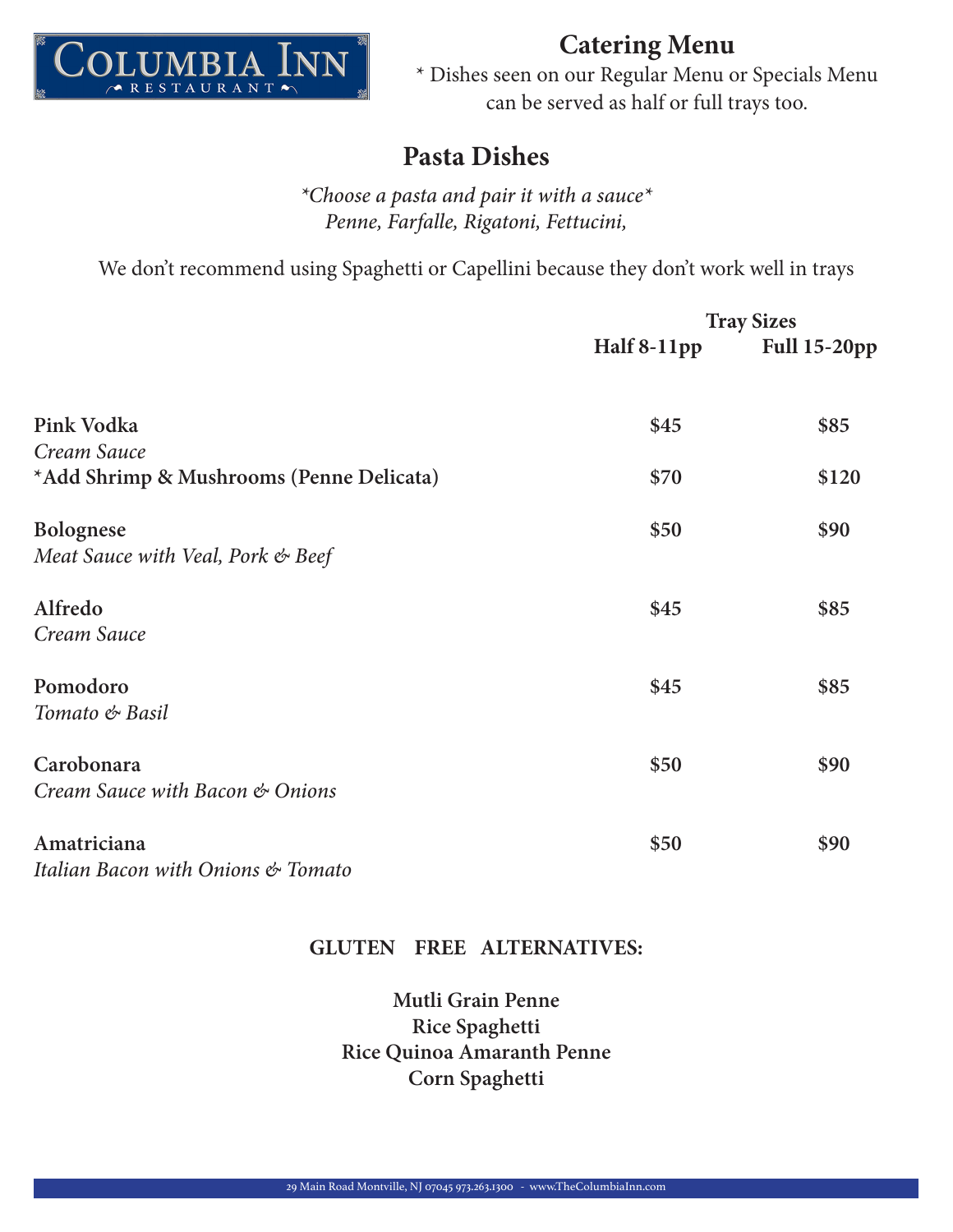

\* Dishes seen on our Regular Menu or Specials Menu can be served as half or full trays too.

# **Chicken**

|                                                                                                                                      |             | <b>Tray Sizes</b>   |
|--------------------------------------------------------------------------------------------------------------------------------------|-------------|---------------------|
|                                                                                                                                      | Half 8-11pp | <b>Full 15-20pp</b> |
| Francese<br>Chicken Breast dipped in egg then sautéed in a<br>White Wine and Lemon Sauce                                             | \$65        | \$120               |
| Parmigiana<br>Breaded Chicken Breast topped with marinara sauce and<br>melted mozzarella cheese                                      | \$60        | \$120               |
| Cacciatore<br>Chicken served with sautéed mushrooms,<br>tomatoes and onions                                                          | \$65        | \$120               |
| Giambotta<br>Chicken Breast served mushrooms, sweet peppers<br>& Sausage with wine and a zesty balsamic vinaigrette                  | \$70        | \$130               |
| Marsala<br>Sautéed with mushrooms and Marsala Wine                                                                                   | \$65        | \$120               |
| Piccata<br>Sauteed with lemon, butter, White Wine and Capers                                                                         | \$65        | \$120               |
| Grigliato<br>Grilled chicken breast served with grilled vegetalbles                                                                  | \$65        | \$120               |
| Aurora<br>Chicken tenders sautéed with wild mushrooms,<br>fresh tomato and a Vodka pink cream sauce<br>topped with melted mozzarella | \$70        | \$130               |
| <b>Chicken Fingers</b><br>Home made with our own bread crumbs and<br>served with French fries                                        | \$50        | \$95                |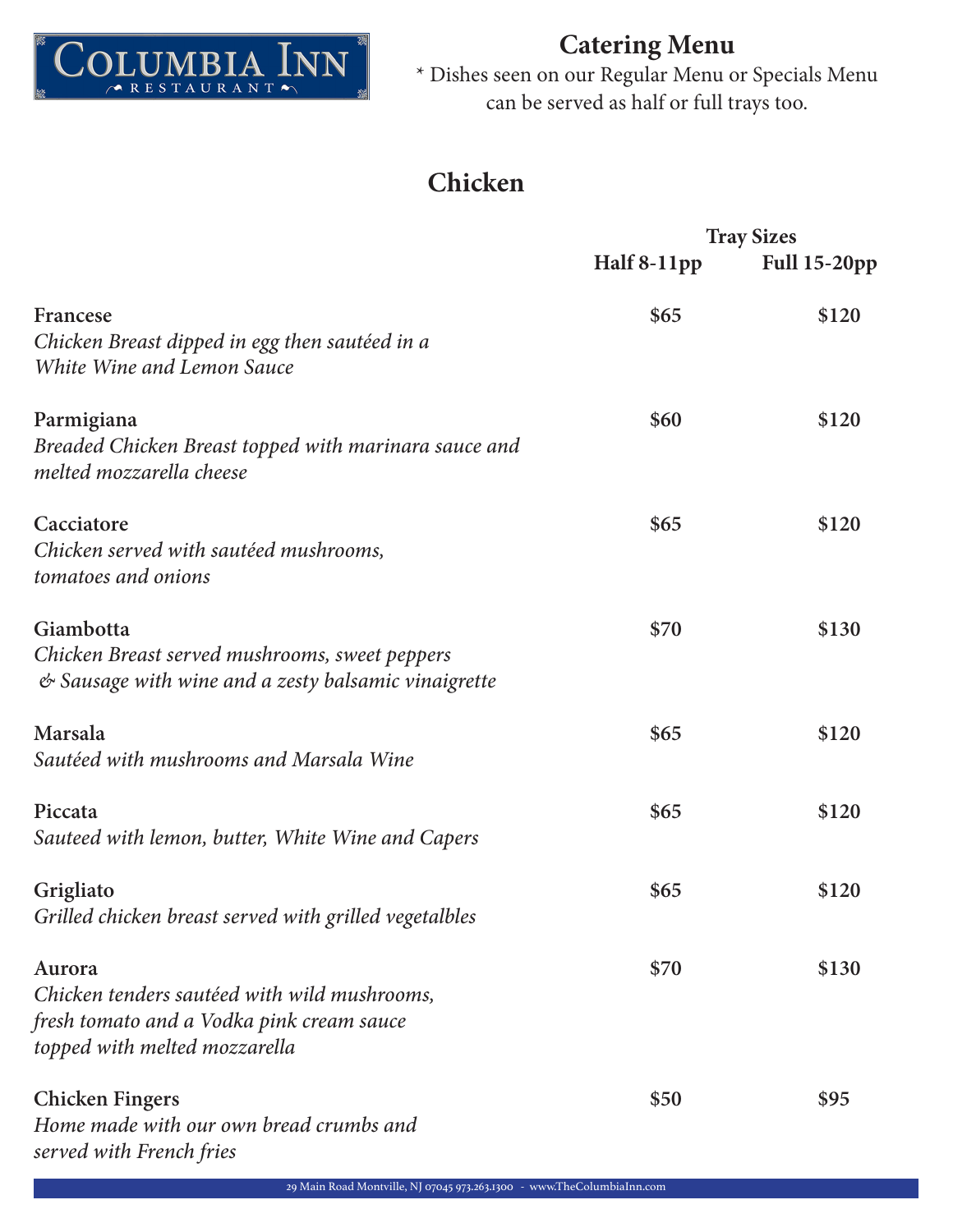

\* Dishes seen on our Regular Menu or Specials Menu can be served as half or full trays too.

|                                                                                                      |             | <b>Tray Sizes</b>   |  |
|------------------------------------------------------------------------------------------------------|-------------|---------------------|--|
| Veal                                                                                                 | Half 8-11pp | <b>Full 15-20pp</b> |  |
| Marsala                                                                                              | \$70        | \$140               |  |
| Sautéed with mushrooms and Marsala Wine                                                              |             |                     |  |
| Piccata                                                                                              | \$70        | \$140               |  |
| Sauteed with lemon, butter, White Wine and Capers                                                    |             |                     |  |
| <b>Veal Nikola</b>                                                                                   | \$75        | \$145               |  |
| Dipped in egg, topped with eggplant, sliced tomato<br>and mozzarella, sauteed with Sherry Wine sauce |             |                     |  |
| Parmigiana                                                                                           | \$70        | \$140               |  |
| Breaded Veal topped with marinara sauce and<br>melted mozzarella cheese                              |             |                     |  |
| Francese                                                                                             | \$70        | \$140               |  |
| Chicken Breast dipped in egg then sautéed in a<br>White Wine and Lemon Sauce                         |             |                     |  |
| <b>Beef</b>                                                                                          |             |                     |  |
| <b>Filet Tips &amp; Chicken Tenders</b>                                                              | \$90        | \$180               |  |
| <b>Filet Mignon Tips</b>                                                                             |             | market price        |  |
| Chateaubriande                                                                                       |             | market price        |  |
| <b>Specialities</b>                                                                                  |             |                     |  |
| <b>Sausage &amp; Peppers</b>                                                                         | \$50        | \$85                |  |
| Pork Tenderloin                                                                                      | \$55        | \$110               |  |
| Seafood Paella with Chorizo                                                                          | \$100       | \$190               |  |
| <b>Cold Seafood Salad</b>                                                                            | \$100       | \$190               |  |
| Zuppa di Pesce (Red or White)                                                                        | \$120       | \$230               |  |
| <b>Risotto</b>                                                                                       |             |                     |  |
| Chicken                                                                                              | \$60        | \$135               |  |
| Shrimp                                                                                               | \$70        | \$140               |  |
| <b>Mashed Potatoes &amp; Carrots</b>                                                                 | \$40        | \$70                |  |
| <b>Mixed Vegetables</b>                                                                              | \$40        | \$70                |  |